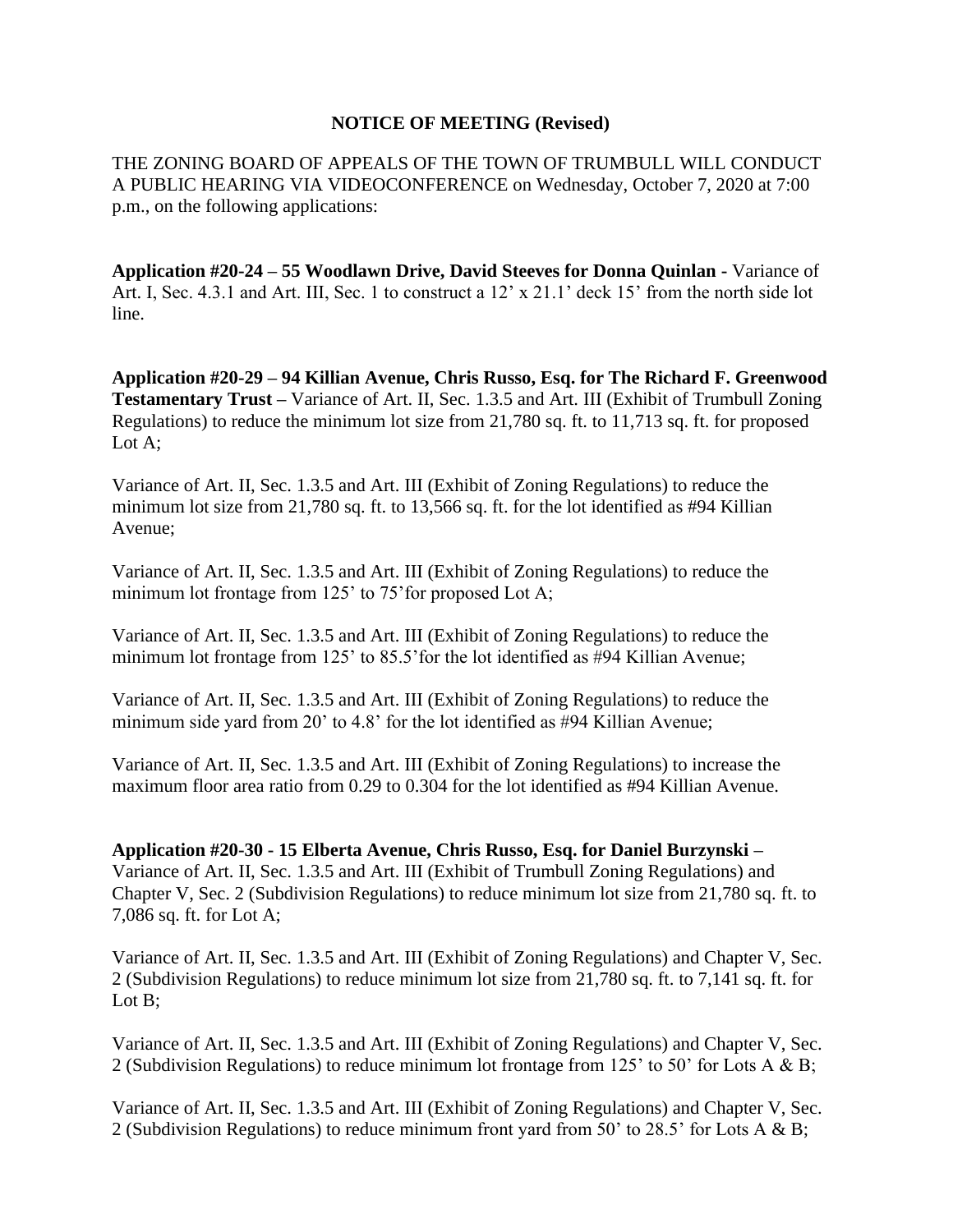Variance of Art. II, Sec. 1.3.5 and Art. III (Exhibit of Zoning Regulations) and Chapter V, Sec. 2 (Subdivision Regulations) to reduce minimum side yard from 20' to 10.5' for Lots A & B on one side setback and 11.2' on the other side setback for both proposed Lots A and B;

Variance of Art. II, Sec. 1.3.5 and Art. III (Exhibit of Zoning Regulations) and Chapter V, Sec. 2 (Subdivision Regulations) to increase the maximum floor area ratio from 0.29 to 0.378 for Lot A:

Variance of Art. II, Sec. 1.3.5 and Art. III (Exhibit of Zoning Regulations) and Chapter V, Sec. 2 (Subdivision Regulations) to increase the maximum floor area ratio from 0.29 to 0.376 for Lot B.

**Application # 20-33 - 480 Church Hill Road, Christopher Russo for Domingos Moura.**  Variance of Art. II Sec. 1.3.5 and Art. III (Exhibit of Zoning Regulations) to subdivide one parcel into Lots "A" and "B" and reduce the minimum road frontage of 125' to 111.79' for each proposed parcel.

**Application # 20-34 - 6567 Main Street, Christopher Russo Esq. for Trumbull Super Stop Realty LLC.** Variance of Art. I. Sec. 4.2 and Art. II Sec. 1.3.1 to install 4 vacuum stations at the S/S of the property and relocate the existing air pump to the same vicinity.

**Application # 20-35 - 11 Cook Circle, Elissa and Christopher Lorant.** Variance of Art. I Sec 4.3.1 and Art. III Sec. I to add a 14' x 14' sunroom 49.2' from the rear lot line at its closest point, and add a pool deck 28' from the rear lot line at its closest point.

**Application # 20-36 – 1362 Huntington Road, Alexandra Casabianca.** Variance of Art. I, Sec. 4.3.1 and Art. III, Sec. I to add a second story addition to a pre-existing non-conforming dwelling, 49.5' from the front lot line, 4.6' from the S/S lot line, and 43.5' from the rear lot line.

**Application 20-37 – 15 Magnolia Road, Brittany and Domingos Vaz, Jr.** Variance of Art I, Sec. 4.3.1 and Art. III Sec. I to add a second story addition to the existing dwelling 49.3' from the front property line at its closest point.

The above meeting will be conducted remotely. It can be accessed via ZOOM Videoconference by inputting the URL or phone number below, and entering the Webinar ID and Password specified.

Join the meeting online: <https://zoom.us/j/99673192916?pwd=cDRGNHZ3TnQ3RUk2ci9aUjQwVWJodz09> Webinar ID: 996 7319 2916 Password: 235468